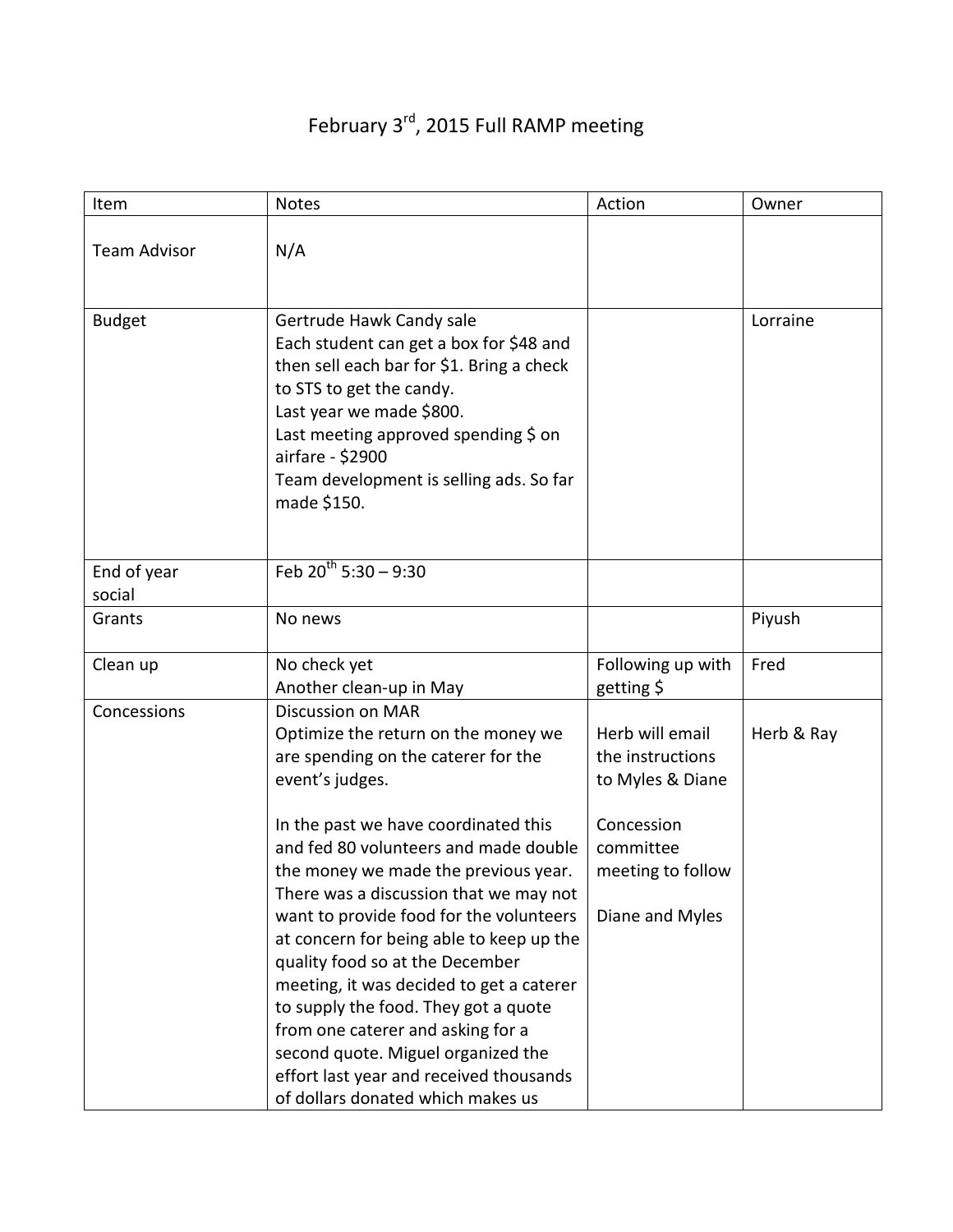| Digital Media | Kids are working on their website in<br>their time frame. Some of the kids have<br>added some items on a new website.<br>Chris has made sure the sponsors are<br>on the old site.                                       | Chris |
|---------------|-------------------------------------------------------------------------------------------------------------------------------------------------------------------------------------------------------------------------|-------|
|               | They are going to check if they can use<br>the small cafeteria - Diane<br>VFW has offered their hall to cook in<br>for the morning of if necessary.                                                                     |       |
|               | judges and main event.<br>Diane is going to create a sign-up genie<br>asking for volunteers.<br>They went to Restaurant depot for<br>actual prices<br>Donations of food:<br>Some from sign-up genie<br>Provide the list |       |
|               | <b>Due now</b> – January $31^{st}$<br>Myles & Diane:<br>Reviewed what sold well last year and<br>had a discussion about the catering for                                                                                |       |
|               | Quote:<br>Provide 2 or 3 quotes to Herb<br>Variety of menu/food/provide the<br>information to MAR<br>Cost (maximize profit)<br>Be specific on the types of salad etc.                                                   |       |
|               | more money. Want to ensure that all of<br>the volunteers are fed sufficiently.                                                                                                                                          |       |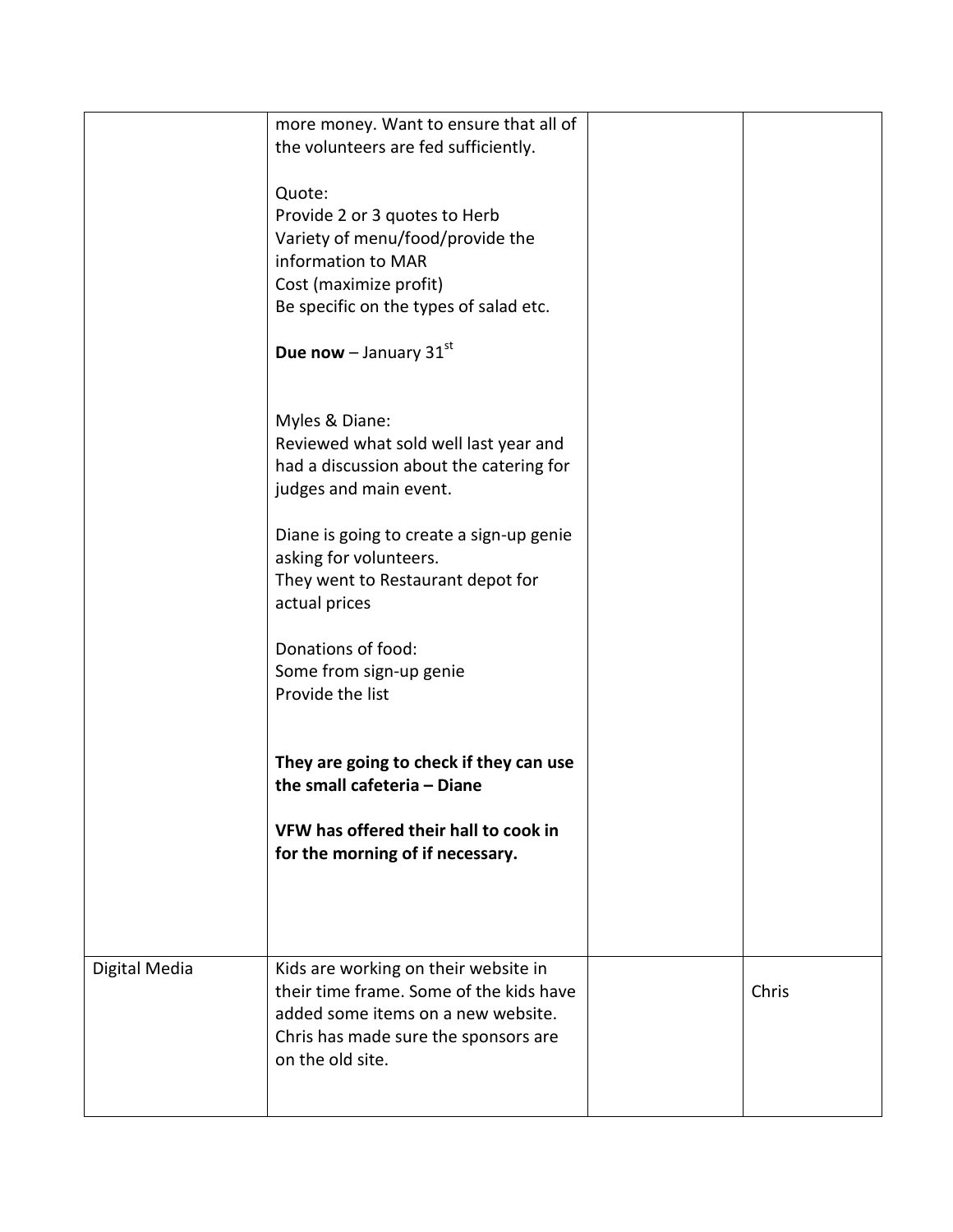| Travel                                            | NY & St. Louis were approved.<br>3 tickets to adults for the 21st                                                                                                                                               |                                                             |           |
|---------------------------------------------------|-----------------------------------------------------------------------------------------------------------------------------------------------------------------------------------------------------------------|-------------------------------------------------------------|-----------|
| Procurement                                       | Lots of new tools have been bought<br>All of the robot parts are now in. they<br>were cut by one of the sponsors.<br>Ray has been selling stuff on ebay                                                         |                                                             |           |
| Event<br>Calendar                                 | February $20^{th}$ 5:30 - 9:30<br>Small cafeteria<br>Invite parents as well considering cost<br>of food and size of cafeteria<br>End of build Feb 17<br>Chairman's due Feb 19<br>Ad sales due end of the month. | Set up a<br>conference call to<br>discuss                   | Ray       |
| Team<br>Captains                                  | <b>Christine</b><br>Chocolate sale<br>MAR event program guide (last year<br>made \$1000) Need people to sell ads.                                                                                               | Send another<br>email about<br>selling ads and<br>chocolate | Christine |
| Meal<br>coordination                              | Meals are all filled up except for one.<br>Variety of people donating.                                                                                                                                          |                                                             | Magesh    |
| Nominating<br>committee/Su<br>ccesion<br>planning | Need 3 people<br>Francine<br>Chris Schueler<br><b>Fred Busler</b><br>Open positions<br>Note all open positions                                                                                                  | Send email for<br>nominations for<br>next year              | Chris     |
|                                                   | <b>Add to all emails:</b><br>Team303ramp.com                                                                                                                                                                    | Linda                                                       |           |